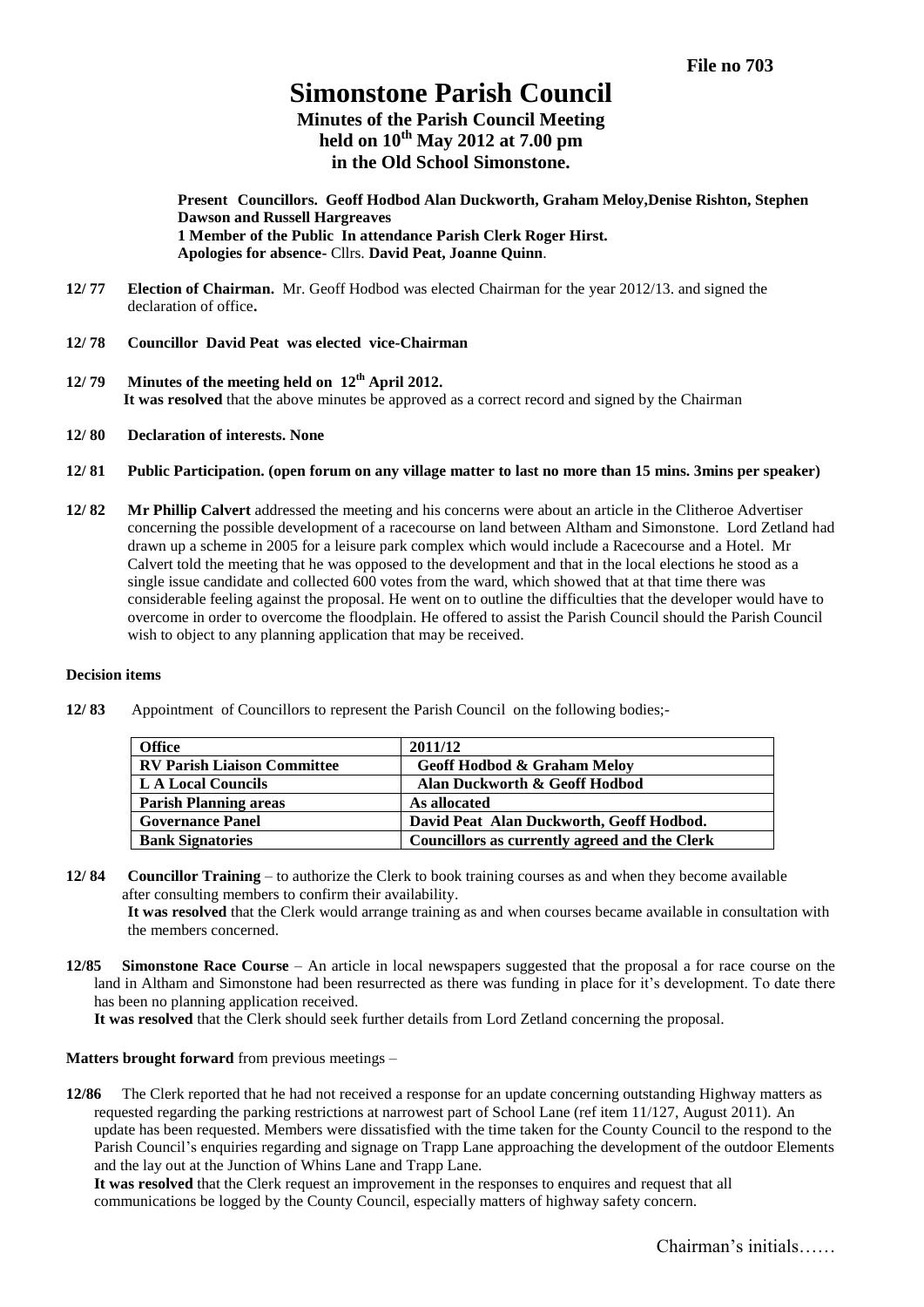- **12/87 Advertising banners** (ref item 11/128, August 2011). When the matter was discussed at that time there was to be a report presented to the Planning Committee to consider the use of enforcement action. (January 12/15)The report has not been completed, but there has been a reorganisation of the Planning Department and enforcement matters are now managed by the Legal Department and a procedure for the enforcement of the regulations has yet to be determined. **It was resolved** that the Clerk request RVBC to take the appropriate enforcement action where there is a breach of the regulations'.
- **12/88 To rent the land** adjacent to the School until such times as it is required by the School for expansion. This matter was discussed at the February Parish Council meeting min 12/24 and the LCC were not willing to allow the land to be used for the purpose requested. The matter was discussed at the March meeting on 12/43c along with the School's, "Travel to School Risk Assessment" and no resolution was recorded. **It was resolved** to note the report**.**
- **12/89 Tennis Club Car** parking the Chairman has spoken to the secretary of the Club as the surface of the access is uneven and some cars are grounding on the approach to the Club and they are seeking funding in order to address the problem. Councillor Duckworth reported that some work had been carried out and that it was now possible to use the Tennis Club Car park. He also reported that the cars which were the source of the problem did not belong to the Club members.

**It was resolved** to note the report

## **12/90 Working Party reports**

a) **Notice board** – It has been established that planning permission was not required for repositioning the notice board.

**It was resolved that the** Chairman arrange for the notice board be repositioned.

- b) **Jubilee Celebrations –Coun. Meloy** reported that ;
	- i) **C**onsiderable progress had been made and the committee had managed to obtain a grant of £2100 from the National Jubilee fund and would be used to finance medallions for the school children, bunting, other celebratory materials. There would be over 30 stalls, fun games, a writing competition, clog dancers and a fire engine would be on display. A request to was made for help to set up the event both prior to the day and during it. The event would be opened by the Deputy Speaker of the House of Commons Nigel Evans MP.
	- **It was resolved** to note the report and thanks were given to the members who were assisting in the organisation.
	- ii) Consideration was also given to the purchase of a bench to replace the seat on Trapp Lane as part of the Jubilee commemoration.

**It was resolved** that a replacement bench should be purchased as per the quotation.

- c) **Parish Plans** –to consider the report of the meeting concerning Neighbourhood Planning and 10 key things to remember by Michael Wellock of Kirkwells. It was decided to recommend that the Parish Council pursue the development of a Parish Plan in the first instance with the option of developing a Neighbourhood Plan later after residents and businesses had been consulted. It was also agreed that a leaflet be issued outlining the purpose of the plan along with an invitation to residents to attend a meeting prior to developing a questionnaire. **It was resolved** to note the report and it was agreed to produce a leaflet inviting parishioners to contribute to the development of the Parish Plan.
- d) **Tree Lights** it has not been possible to make progress on this item. **It was resolved** to note the report.
- **12/91 LCC** offer of Delegation of Public Rights of Way Maintenance. **It was resolved** to consider at the scheme at the next Parish Council meeting.
- **12/92 RVBC Core Strategy 2008-2028** A local Plan for Ribble Valley. Final consultation Copy to be emailed **It was resolved** to consider the scheme at the next Parish Council meeting.
	- a) **CPRE** An invitation to attend Lancashire Branch meeting has been received  $-12^{th}$  May 10.30am County Hall. **It was resolved to note the invitation.**
	- b) **Action for Children** –formally the National Childrens Home request a donation to assist in its work to support children aged between 5 and 14 years in the local area and Burnley. **It was resolved** to note the report.
	- c) **Planning.Pump House Wood** discharge of Conditions nos 2, 4, 6, A response to the Parish Council concerns has been received from RVBC. The Parish Council discussed the details of the response but did not consider that the partial